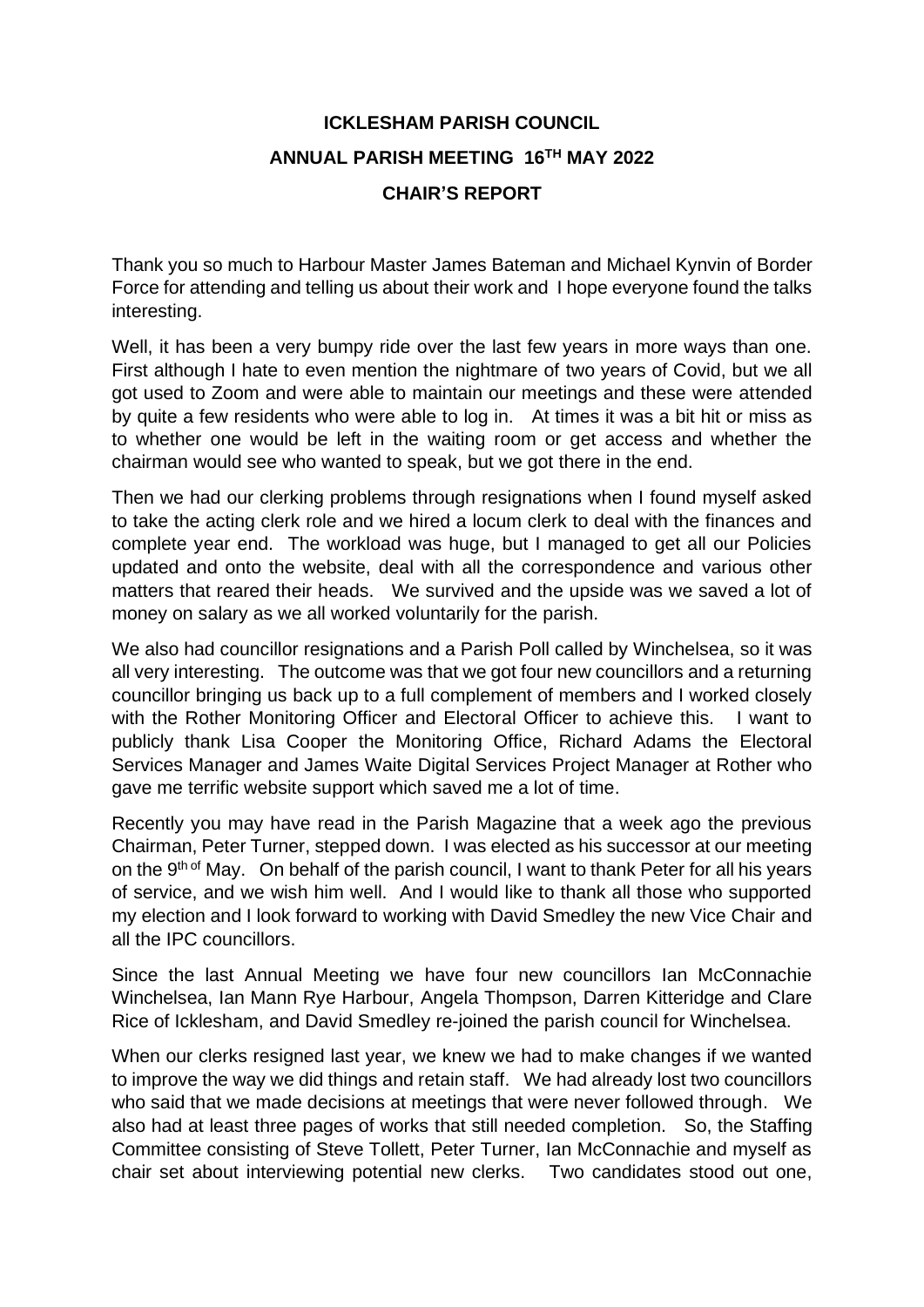Jenner Sands from a legal background who we appointed as the Responsible Financial Officer, and she deals with all administration and finances. Thanks to Jenner we now have a good filing system etc..

The other candidate was Danielle Haffernan who we appointed as our Assistant Clerk who came from a grounds management background and who looks after our assets for us. Thanks to Danielle we have changed some of our contractors who have underperformed over the years and I hope that residents have already seen a marked improvement as our playing fields are looking vastly better than they ever did. I drove past Coronation Field at Rye Harbour a few weeks ago and literally had to stop my car – I did not realise it could look so good and the same for Harbour Field. Fences and bus stops have been repaired by Mark Saunters who has been our small works contractor for many years and many thanks to Jenner, Danielle and Mark who are working well together and getting things done. Danielle has also argued, and we have received refunds from Ideverde our previous contractors of just over £4,000!

Also, we have now completed our purchase and installation of defibrillators throughout the parish.

We have commissioned a report by GTA Consultants to look at the traffic calming at Winchelsea and there will be a meeting on 21<sup>st</sup> May 2022 in this hall so I would urge residents to attend and see what schemes are being proposed.

The gate at Jubilee Field has finally been installed thanks to Herington's legal advice and Marton Fencing for the installation work.

We continue to try and deal with Southern Water regarding the flooding and sewerage problems at Winchelsea Beach – Sally Ann Hart MP has taken over from Amber on this and there was a meeting last month regarding this.

We are also trying to solve the problem of being able to install an extra bus shelter at Winchelsea Beach and this is ongoing.

A new disabled ramp to access Harbour Field has been installed for which we received a 100% grant from Rother District Council and we were the first parish council to have the grant work completed. So huge thanks to all those involved.

We have had vandalism with the play equipment at Icklesham, but this is being monitored and we are hoping that we do not have to close it off for the children if it gets worse.

We also have issues with the car park at Rye Harbour, but our local PCSO is on the case. The fence there has been repaired and looks great and donations for the car park this year have raised £17,335 - up over £3,000 on the previous year..

We have also sacked Rother's cleaners for the toilets at Rye Harbour who failed to provide the results we needed especially during Covid when we paid extra for so called Covid cleans. A new local company has been engaged and things are looking so much better now. We are also trying to recover costs from Rother on this.